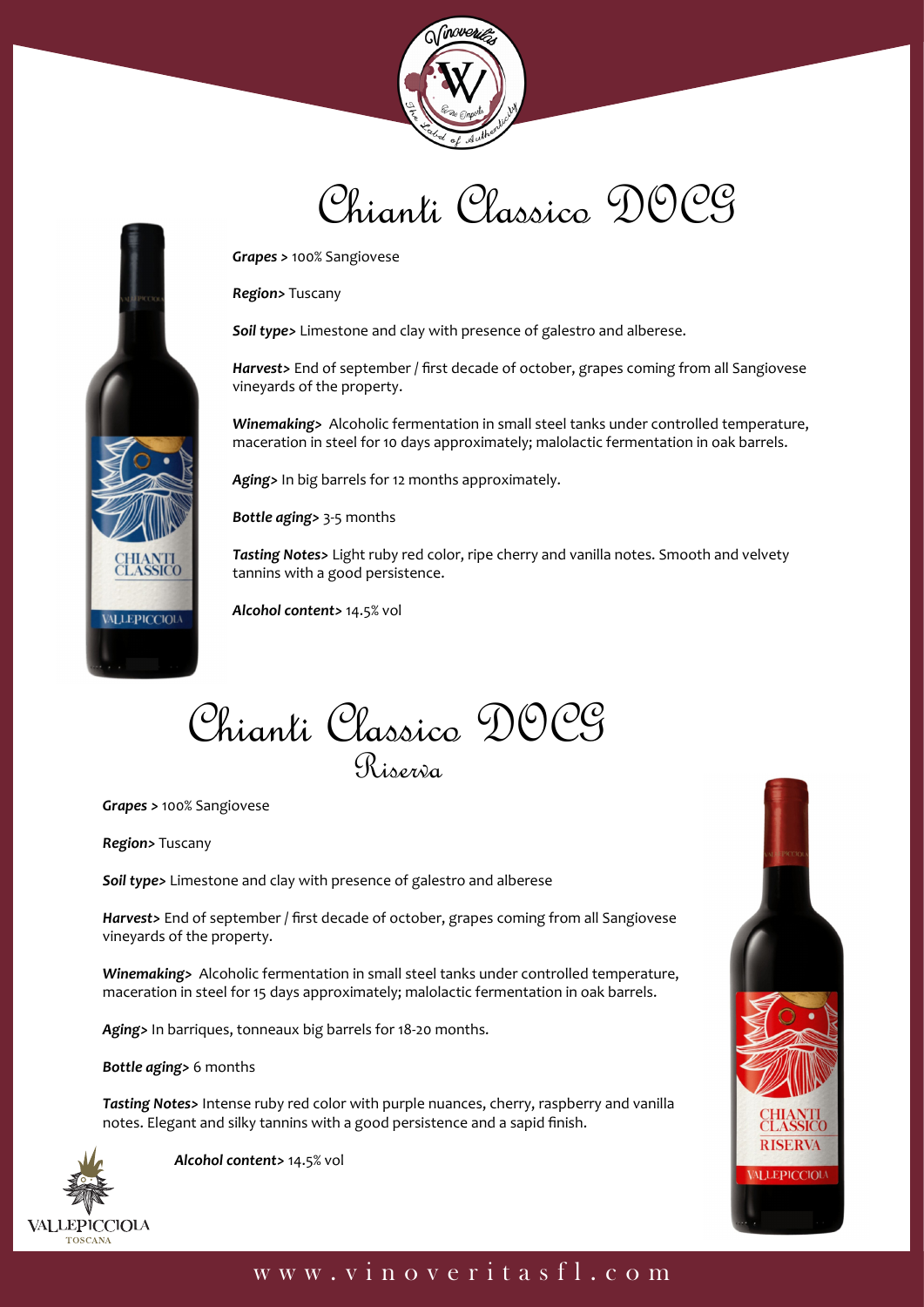

Pievasciata IGT



*Region>* Pievasciata, Tuscany

*Soil type>* Limestone and clay with presence of galestro and alberese

*Harvest>* Third decade of September, grapes from Val di Picciola, Lapina, and Mordese vineyards.

*Winemaking>* Alcoholic fermentation and maceration in stainless steel tanks for 7-10 days under controlled temperature; malolactic fermentation in French oak barriques.

*Aging>* In barriques for 8-10 months approximately

*Bottle aging>* 4-6 months

*Tasting Notes>* Deep ruby red color, with violet nuances. Scents of dark fruit, pleasant balsamic fragrances and spiciy notes. Rich and full mouthfeel.

*Alcohol content>* 13.5% vol

Sapina<br>Chianti Classico Gran Selezione DOCG

*Grapes >* 100% Sangiovese

*Region>* Tuscany

**PIEVASCIATA** 

*Soil type>* Limestone and clay with presence of galestro and alberese

*Harvest>* End of september/ first decade of october, grapes coming from all Sangiovese vineyards of the property.

*Winemaking>* Alcoholic fermentation in small steel tanks under controlled temperature, maceration in steel for 15 days approximately; malolactic fermentation in oak barrels.

*Aging>* In barriques, tonneaux big barrels for 24-26 months.

*Bottle aging>* 6-8 months

*Tasting Notes>* Intense ruby red color with purple nuances, plum, blackberry, vanilla scents. Elegant but powerful tannins.



 *Alcohol content>* 14.5% vol



## www.vinoveritasfl.com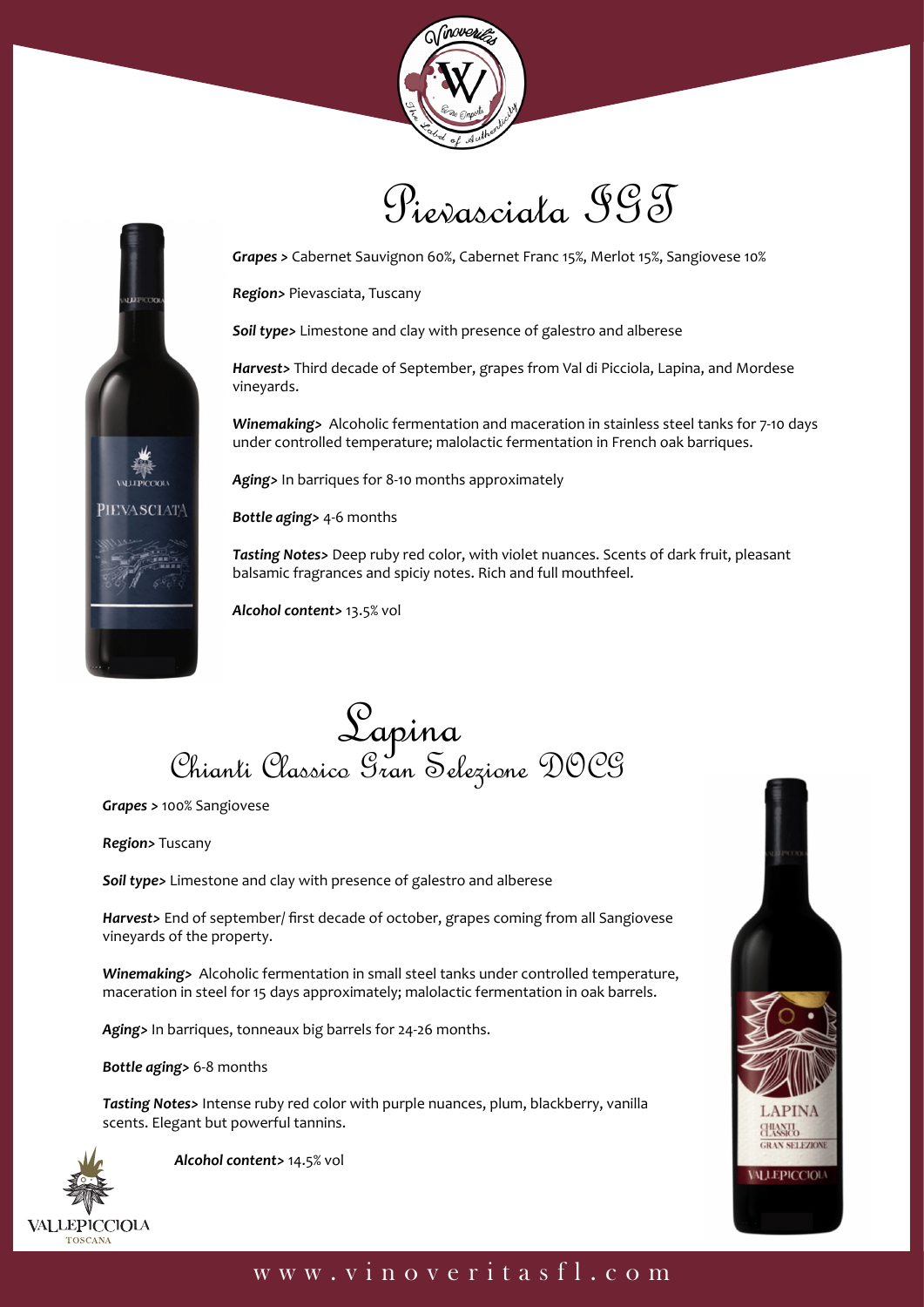





*Grapes >* 100% Merlot

*Region>* Pievasciata, Castelnuovo Berardenga, Tuscany

*Soil type>* Limestone and clay with presence of galestro and alberese.

*Harvest>* Third decade of september, grapes coming in prevalence Poggione vineyard, 2.72 hectares facing south-west.

*Winemaking>* Alcoholic fermentation and maceration in stainless steel tanks for 20-25 days under controlled temperature; malolactic fermentation in French oak barriques (30% new ones).

*Aging>* In barriques for 12-14 months approximately.

*Bottle aging>* 6-8 months

*Tasting Notes>* Ruby red color, black cherry, raspberry, balsamic notes. Elegant and silky notes.

*Alcohol content>* 14.5% vol

Boscobruno Pinot Nero Toscana IGT

*Grapes >* 100% Pinot Nero

*Region>* Pievasciata, Castelnuovo Berardenga, Tuscany

*Soil type>* Limestone and clay with presence of galestro and alberese.

*Harvest>*Third decade of september, grapes coming in prevalence from Boscobruno vineyard, 2.76 hectares facing south-west.

*Winemaking>* Alcoholic fermentation and maceration in stainless teel tanks for 7-10 days under controlled temperature; malolactic fermentation in French oak barriques.

*Aging>* In barriques for 8-10 months approximately

*Bottle aging>* 12 months

*Tasting Notes>* Bold brick red color, fruity and spicy notes. Silky but persistent tannins.

**VALLEPICCIOLA** TOSCANA

 *Alcohol content>* 13.5% vol



## www.vinoveritasfl.com